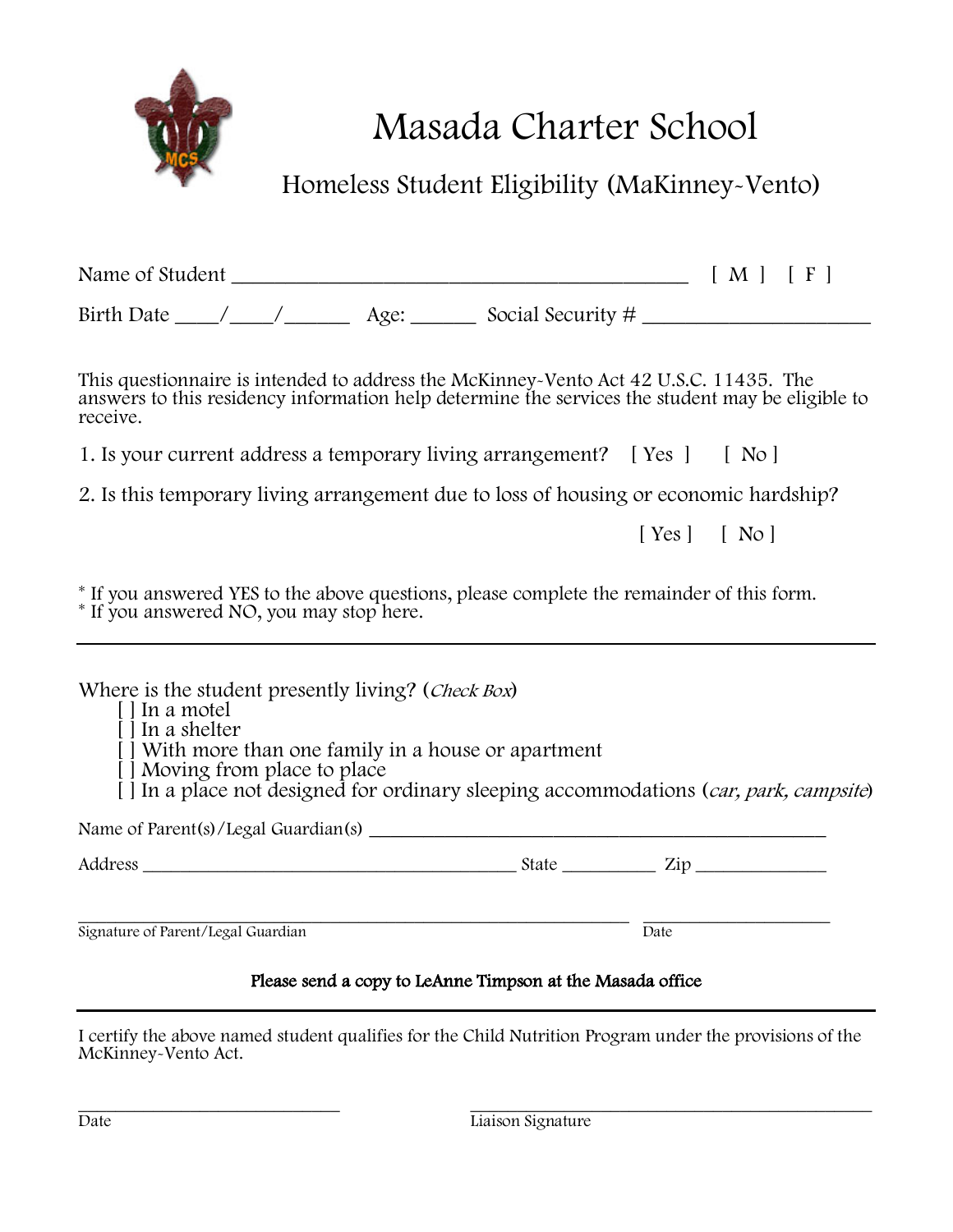## Student Residency Form

This form is intended to address requirements of the McKinney-Vento Act, Title X, Part C of the No Child Left Behind Act. The question below is to assist in determining if the student meets the definition of homelessness.

In the event the child is not staying with his/her parent(s) or guardian(s), use the caregiver's authorization form to address guardianship issues.

Where does the student stay at night? In a;

| [] shelter [] motel/hotel [] car [] campsite                                                                                       |                                                                                                                                                                                                                      |
|------------------------------------------------------------------------------------------------------------------------------------|----------------------------------------------------------------------------------------------------------------------------------------------------------------------------------------------------------------------|
| [] other location not appropriate for people (e.g., abandoned building)                                                            |                                                                                                                                                                                                                      |
| family doesn't have a place of its own)                                                                                            | [ ] temporary with more than one family in a house, mobile home, or apartment (because the                                                                                                                           |
|                                                                                                                                    |                                                                                                                                                                                                                      |
|                                                                                                                                    |                                                                                                                                                                                                                      |
|                                                                                                                                    |                                                                                                                                                                                                                      |
|                                                                                                                                    |                                                                                                                                                                                                                      |
|                                                                                                                                    | 1. I am the parent/legal guardian of seeking admission to Masada Charter School District.                                                                                                                            |
|                                                                                                                                    | 2. Since ___________, our family has not had a permanent home; however, we have been residing within the school district boundaries and intend to stay here.                                                         |
| to testify.                                                                                                                        | I declare under penalty of perjury under the laws of this state that the information provided here is true<br>and correct and of my own personal knowledge and that, if called upon to testify, I would be competent |
| <u> 1989 - Johann Harry Harry Harry Harry Harry Harry Harry Harry Harry Harry Harry Harry Harry Harry Harry Harry</u><br>Signature | $\overline{Date}$                                                                                                                                                                                                    |
|                                                                                                                                    |                                                                                                                                                                                                                      |
|                                                                                                                                    |                                                                                                                                                                                                                      |
|                                                                                                                                    |                                                                                                                                                                                                                      |
|                                                                                                                                    |                                                                                                                                                                                                                      |
|                                                                                                                                    |                                                                                                                                                                                                                      |
|                                                                                                                                    |                                                                                                                                                                                                                      |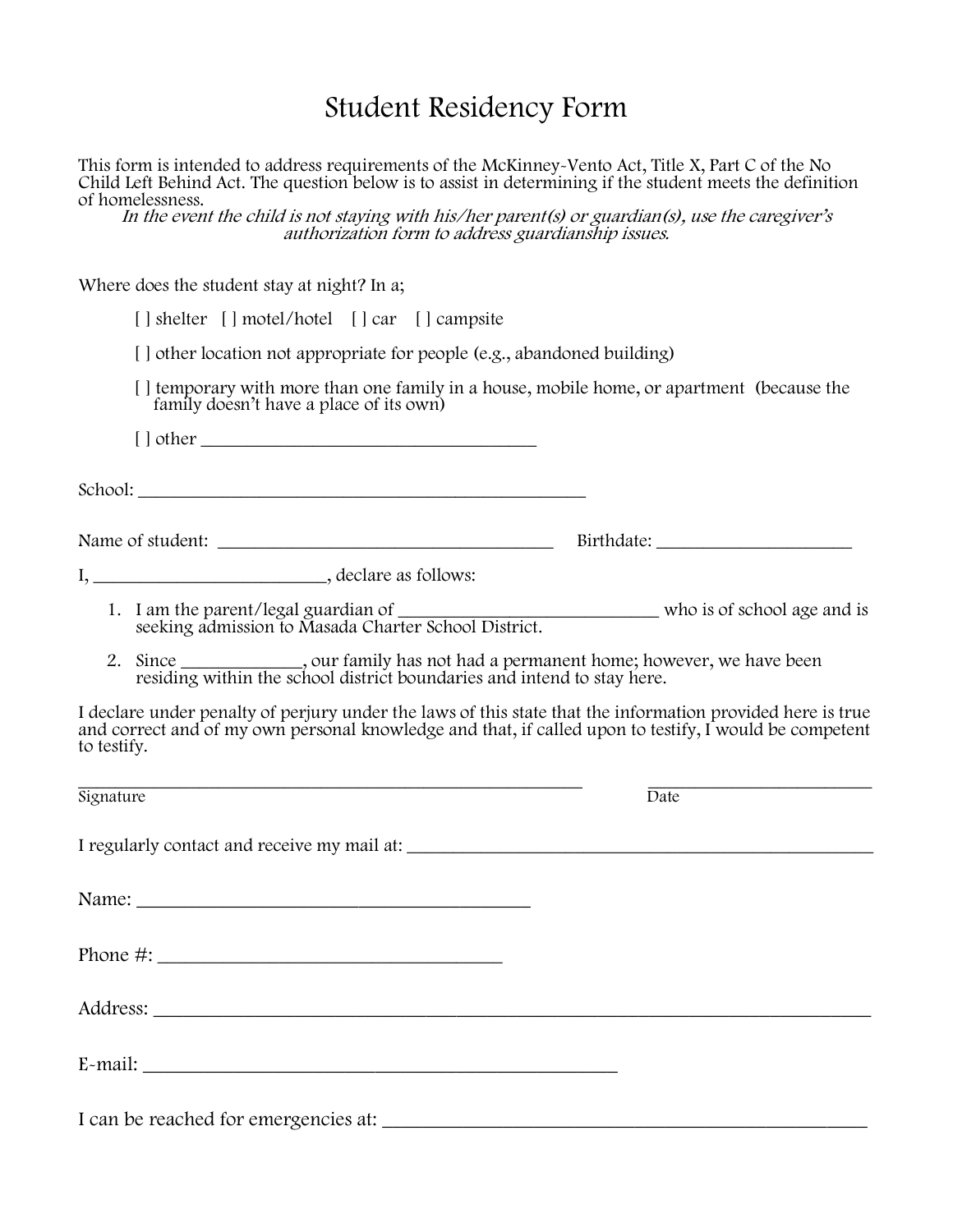## Affidavit for Missing Enrollment Documentation

| State:<br>and the control of the control of the control of the control of the control of the control of the control of the                                                                         |  |                                  |                       |  |  |
|----------------------------------------------------------------------------------------------------------------------------------------------------------------------------------------------------|--|----------------------------------|-----------------------|--|--|
| School district:                                                                                                                                                                                   |  |                                  |                       |  |  |
| being first duly sworn upon oath, based upon his/her personal knowledge, answers the following<br>questions as noted in his/her handwriting on this and the attached page, which are propounded by |  |                                  |                       |  |  |
| missing enrollment documentation for the following:                                                                                                                                                |  |                                  |                       |  |  |
| Documentation for the following:                                                                                                                                                                   |  |                                  |                       |  |  |
| [] Proof of residency [] Proof of guardianship                                                                                                                                                     |  | [ ] Proof of identity            | [ ] Birth certificate |  |  |
| [ ] Immunization records [ ] School record                                                                                                                                                         |  | [] School physical/health record |                       |  |  |

In accordance with the McKinney-Vento Homeless Education Assistance Improvements Act of 2001, (P.L. 107-110), states and localities are required to address barriers to the enrollment of students meeting the definition of homeless.

- 1. What is your name?
- 2. Have you been advised by an official of the district, and do you understand that you are required to answer the questions contained in this affidavit as a condition to the enrollment and admission of a pupil into the district because of an inability to supply the district with the necessary enrollment documentation checked earlier on this affidavit?
- 3. Do you understand that giving a false or otherwise untrue answer to any of the questions in this affidavit could result in a criminal charge of perjury being brought against you?
- 4. Do you understand that when a question in the affidavit asks if you have knowledge of or if you know of an instance or situation, it means that you are expected to relate any knowledge or information received from other people, and to relate the source of your knowledge and information?
- 5. What is the full name of the pupil you wish to enroll in this district?
- 6. What are the age, date, and place of birth of the pupil being enrolled in this district?